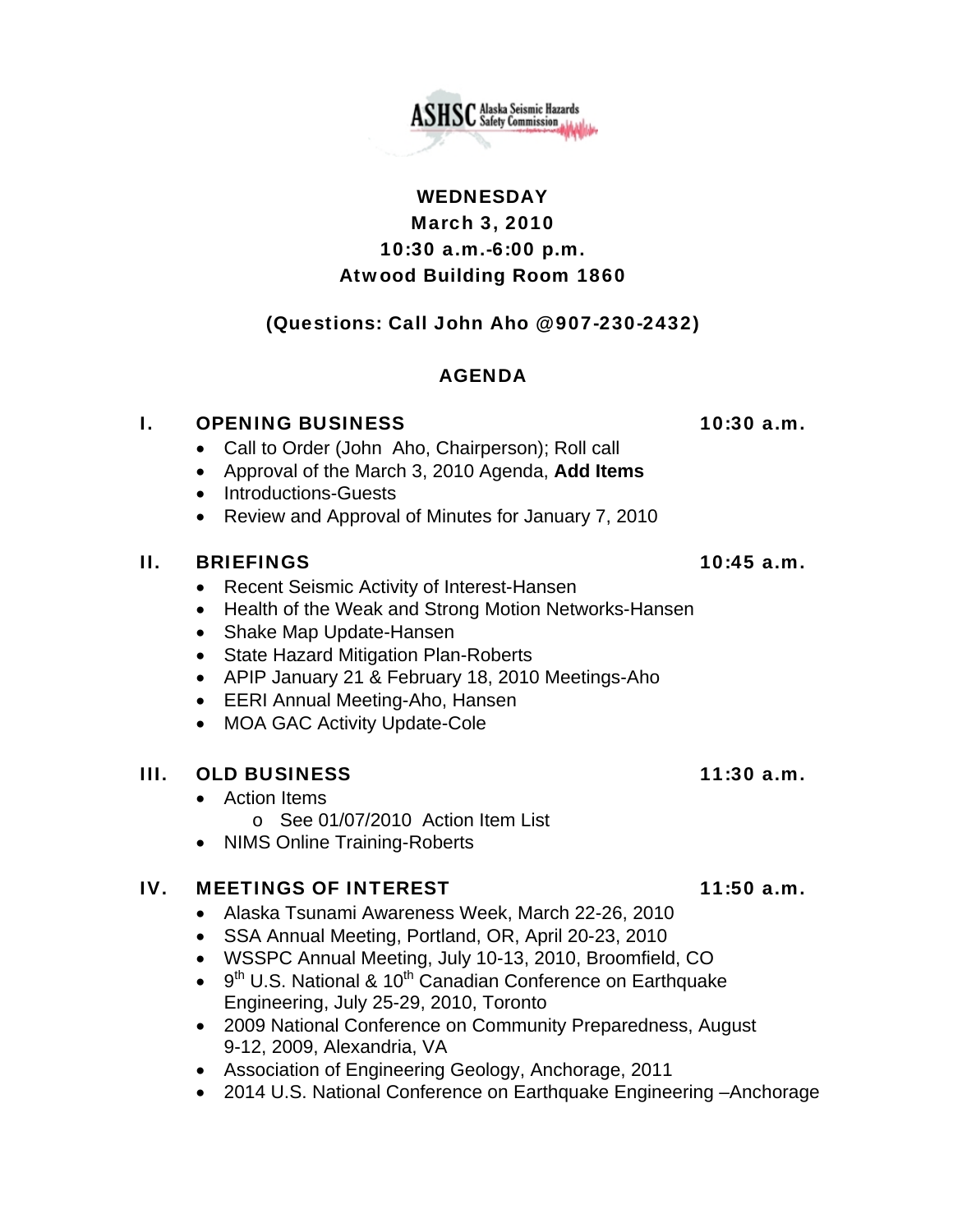

# WEDNESDAY March 3, 2010 (continued)

LUNCH BREAK 12:00 p.m.

| V.           | <b>PRESENTATIONS</b><br>Bill Leath/USGS-Up-to-Date Synopsis of<br>$\bullet$<br><b>Network Issues</b><br>• Erol Kalkan/USGS-Future of the Strong<br>Motion Program in Alaska | 1:00 p.m.           |           |
|--------------|-----------------------------------------------------------------------------------------------------------------------------------------------------------------------------|---------------------|-----------|
|              |                                                                                                                                                                             | 1:00 p.m.-1:45 p.m. |           |
|              |                                                                                                                                                                             | 1:45 p.m.-2:30 p.m. |           |
| VI.          | <b>CRITICAL DEADLINES</b><br><b>ASHHSC Report to WSSPC</b><br>Legislature Visit                                                                                             |                     | 2:30 p.m. |
|              |                                                                                                                                                                             |                     |           |
| <b>BREAK</b> |                                                                                                                                                                             |                     | 2:40 p.m. |
| VII.         | <b>COMMITTEE MEETINGS (see membership list) 3:00 p.m.</b>                                                                                                                   |                     |           |
|              | Insurance-White                                                                                                                                                             | 3:00-3:30 p.m.      |           |
|              | Schools-Kelly<br>$\bullet$                                                                                                                                                  | 3:30-4:00 p.m.      |           |
|              | Earthquake Scenario-Combellick<br>$\bullet$                                                                                                                                 | 4:00-4:30 p.m.      |           |
|              | Education & Outreach-Aho                                                                                                                                                    | 4:30-5:00 p.m.      |           |
|              | <b>Hazards Identification-Carver</b><br>$\bullet$                                                                                                                           | 5:00-5:30 p.m.      |           |
|              | Response & Recovery - Roberts<br>$\bullet$                                                                                                                                  | 5:30-6:00 p.m.      |           |
|              | Partnership-Aho                                                                                                                                                             | TBD                 |           |

# VIII. ADJOURNMENT OF MARCH 3, 2010 MEETING

- Comments from the Public
- Comments from the Members
- Continuation March 4, 2010

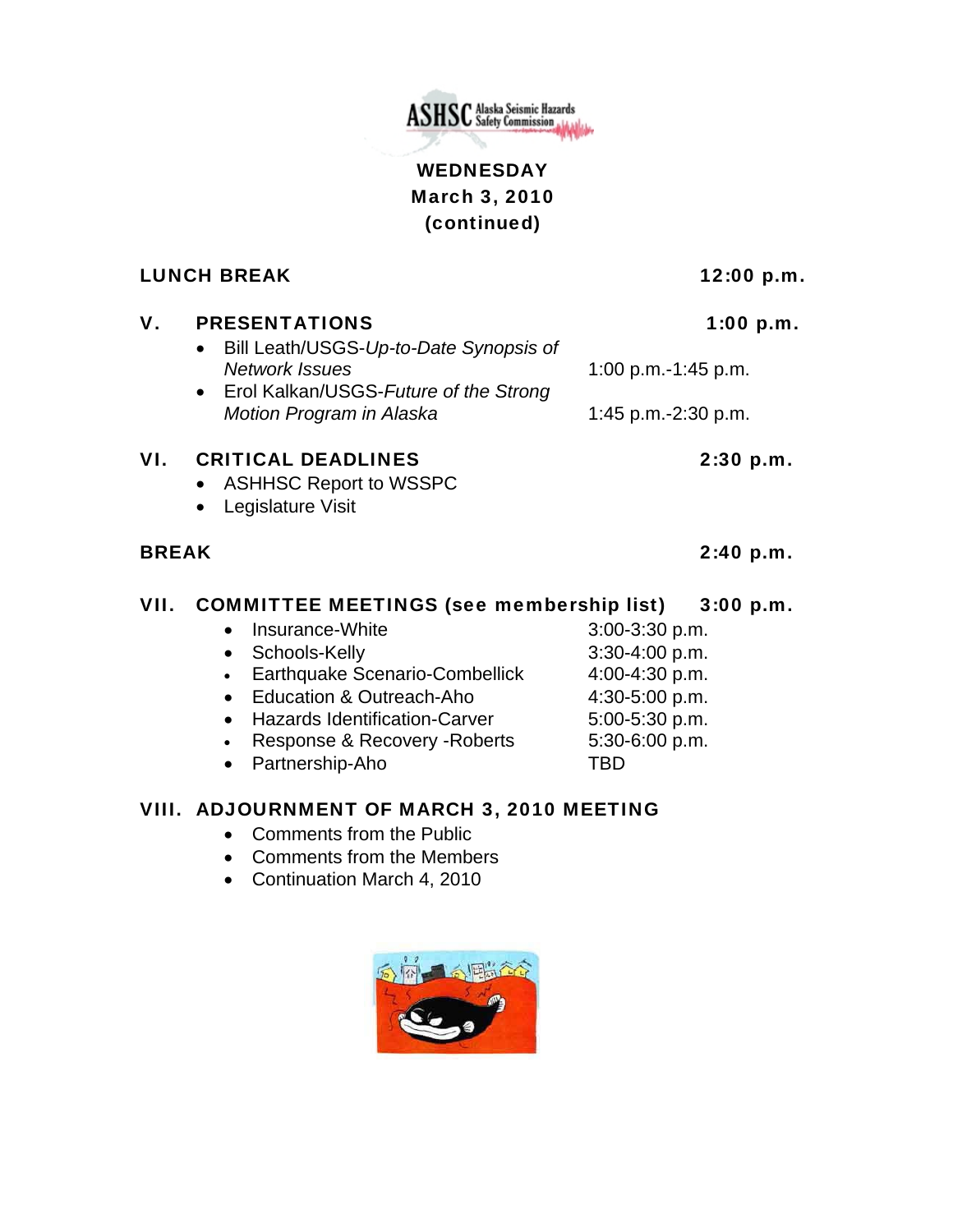

# THURSDAY March 4, 2010 9:00 a.m.-4:15 p.m. Atwood Building Room 1860

## (Questions: Call John Aho @ 907-230-2432)

### AGENDA

### I. OPENING BUSINESS 9:00 a.m.

- Call to Order (John Aho, Chairperson); Roll call
- Approval of the March 4, 2010 Agenda, **Add Items**
- Introductions-Guests

### II. REPORTS 9:15 a.m.

- Chairperson 9:15-9:30 a.m.
	- o Annual Report
	- $\circ$  4<sup>th</sup> Quarter Ethics report
	- o Joyner Lecture
	- o Legislature Trip
	- o Newspaper Article
	- o WSSPC Survey Response
	- o Seismic Commissions
	- o Publications
	- o New member
- Committee Reports (20 minutes)
	- o Insurance-White 9:30-9:50 a.m.
	- o Schools-Kelly 9:50.-10:10 a.m.<br>
	o Earthquake Scenario-Combellick 10:10 -10:30 a.m. o Earthquake Scenario-Combellick

### BREAK 10:30 a.m.

• Committee Reports (continued)  $\degree$  Hazards Identification-Carver 10:45-11:05 a.m. o Education & Outreach-Aho 11:05-11:25 a.m. o Response & Recovery-Roberts 11:25-11:45 a.m. o Partnership-Aho 11:45-12:00 p.m.

### LUNCH BREAK 12:00 p.m.